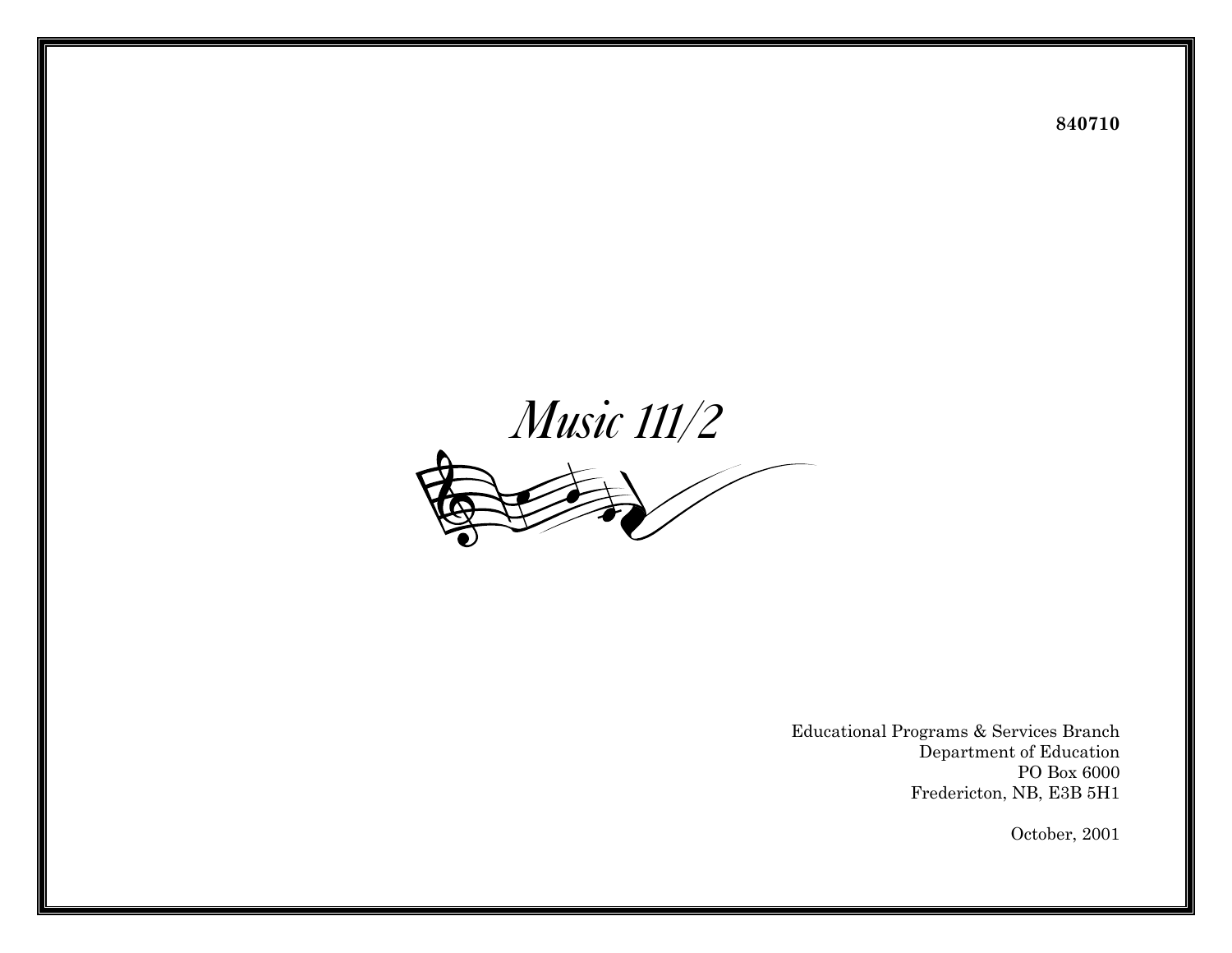

| $\overline{\phantom{a}2}$ |      |  |  |  |
|---------------------------|------|--|--|--|
|                           |      |  |  |  |
| Outcomes:                 |      |  |  |  |
|                           | 10   |  |  |  |
|                           | 11   |  |  |  |
|                           | 12   |  |  |  |
|                           | - 13 |  |  |  |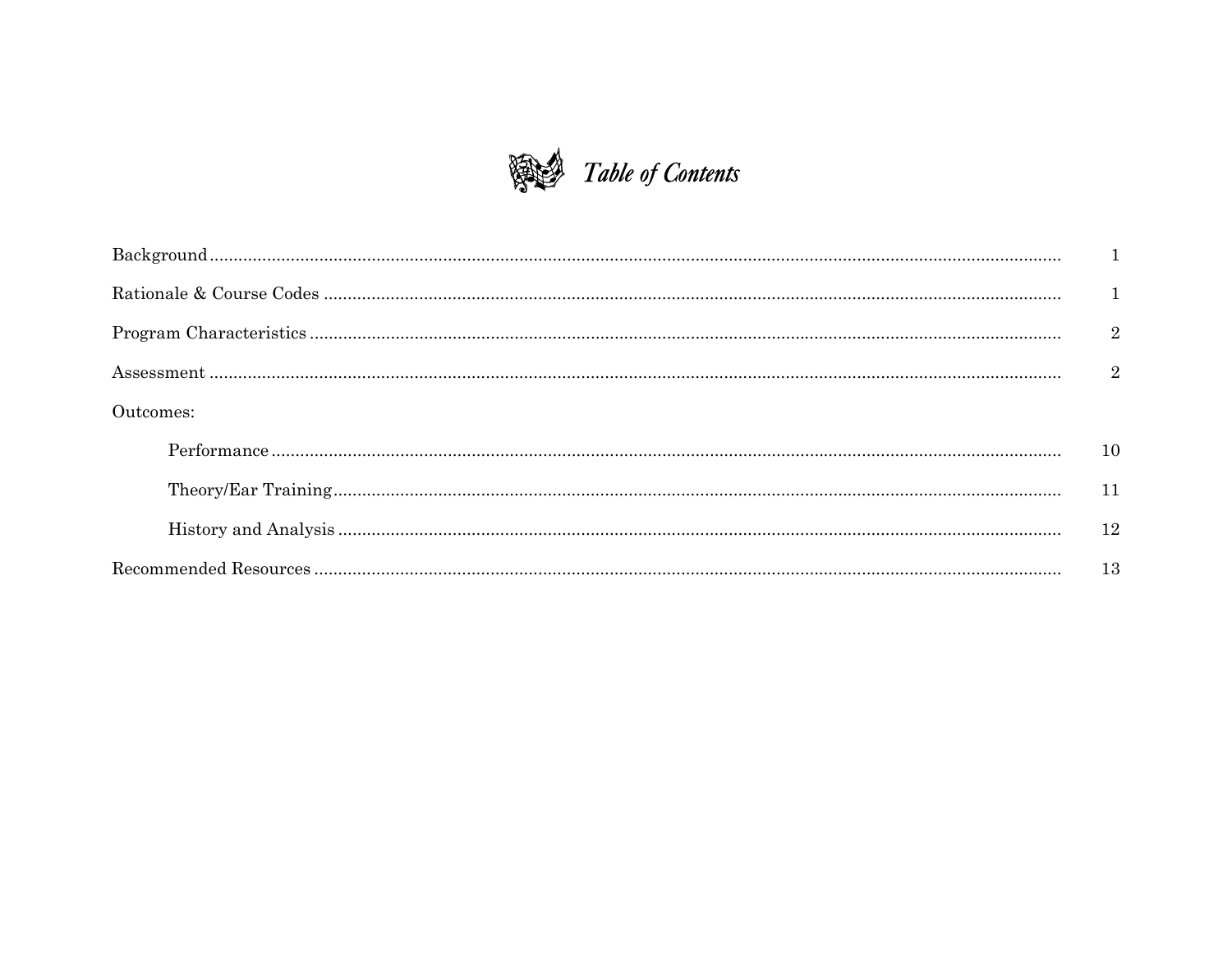# Music 111/2

#### **BACKGROUND RATIONALE**

Music at the grade 11 level has undergone several changes in recent years. Although Music 110 has been listed in the High School Courses of Study since the late 1980s no actual curriculum existed. The listing was seen as a way of allowing for the credit to exist with the expectation that a course would be developed.

Following intensive development work Music 112 was piloted in six schools during the years 1994-6. The course assumed that students would have taken Music 102 as a prerequisite.

The changes at grades 9 and 10, while raising the profile and status of music through a compulsory requirement, nevertheless could not guarantee generally that students would arrive in grade 11 ready for Music 112. Indeed, pilot feedback from teachers of Music 112 indicated a degree of rigor, especially in the theory component, that was, for many, too challenging even for those who had taken Music 102. The new reality of grades 9 and 10 allowed an opportunity to reexamine the grade 11 music offering.

The rationale of Music 111/2 is to offer students an elective that will meet the Fine Arts/Life Role Development cluster requirement, and allow them to continue in an area of interest in a course that is flexible enough to articulate with the range of experiences that they will bring to grade 11. In addition this course is designed to prepare students for Music 122.

The discussions on Music 11 were influenced by the progress in implementing the 9/10 changes. It is expected that, given the compulsory 9/10 music experience, more students would be interested in pursuing music in grades 11 and 12. The inability of some schools to offer music and the differences in time devoted to music in 9 and 10 among schools, forced the committee to look at flexible ways to accommodate a wide range of backgrounds of students who would be entering grade 11 music.

The course codes are as follows: Music 111 EAMUB1 Music 112 EAMUB2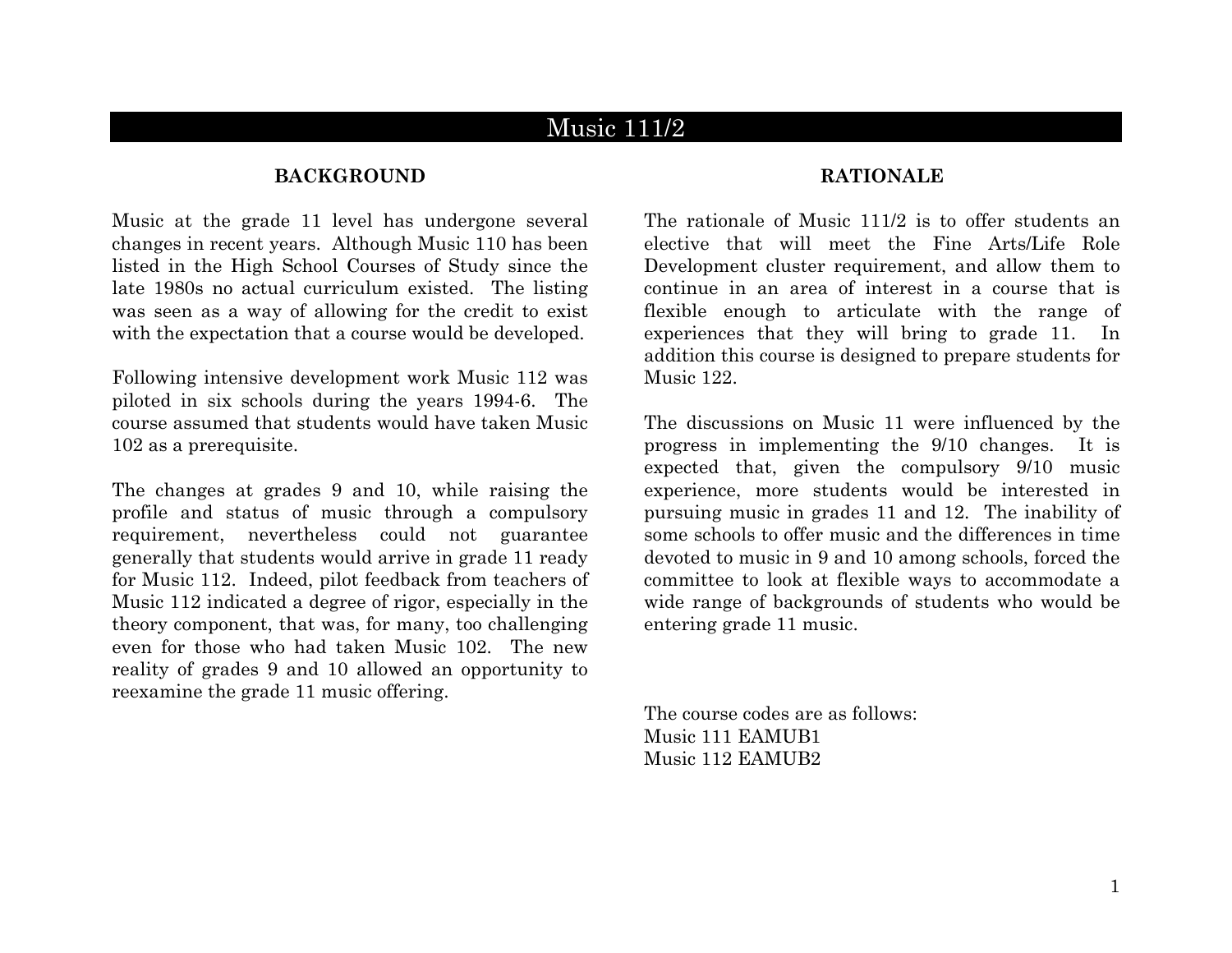#### **PROGRAM CHARACTERISTICS**

The result of this examination of grade 11 music was the development of a course that had the following characteristics:

1. It is outcome based.

The course is based on the achievement of three broad outcomes. The first dealing with music making, the second with theory/ear training components, and the third with an understanding of various styles and genres. Content and topics are listed under the three outcomes.

- 2. Achievement of the outcomes is elaborated by performance indicators that describe student achievement at two levels - the higher level being Level 1 credit, the lower being Level 2 credit (a Music 113 course is already in existence).
- 3. Students earn both the credit level (that is, Music 111 or Music 112) and their mark through their achievement in relation to the outcomes and performance indicators.
- 4. Since the course will have a wide range of student abilities, the repertoire, other resources, methodology and the structure of the class must be such that all students are afforded opportunities to work towards the outcomes. It is the responsibility of the teacher to ensure that all students have optimal conditions to achieve at their highest level. In this, teachers have great flexibility. The outcomes and topics are contained on three pages and the main resources are indicated. The activities, experiences, projects, etc. that may be

undertaken to achieve the outcomes are best chosen and sequenced by the teacher. The time required for successful completion of the outcomederived activities and experiences is a function of the rate of student achievement. Hence the need to offer ongoing and varied opportunities for students to work towards the outcomes and demonstrate progress.

## **ASSESSING STUDENT LEARNING IN THE MUSIC CLASSROOM**

### **Using a variety of Assessment Strategies**

The assessment program should reflect the full range of student learning in music and involve the use of a variety of information gathering strategies which allow teachers to address students' diverse backgrounds, learning styles and needs, and allow students a variety of opportunities to demonstrate their learning.

The variety of assessment strategies should

- enable teachers to assess and describe student performance across the curriculum
- provide information about how students learn as well as what they learn
- take into consideration students' abilities both to learn and to apply their learning
- enable teachers to observe overall performance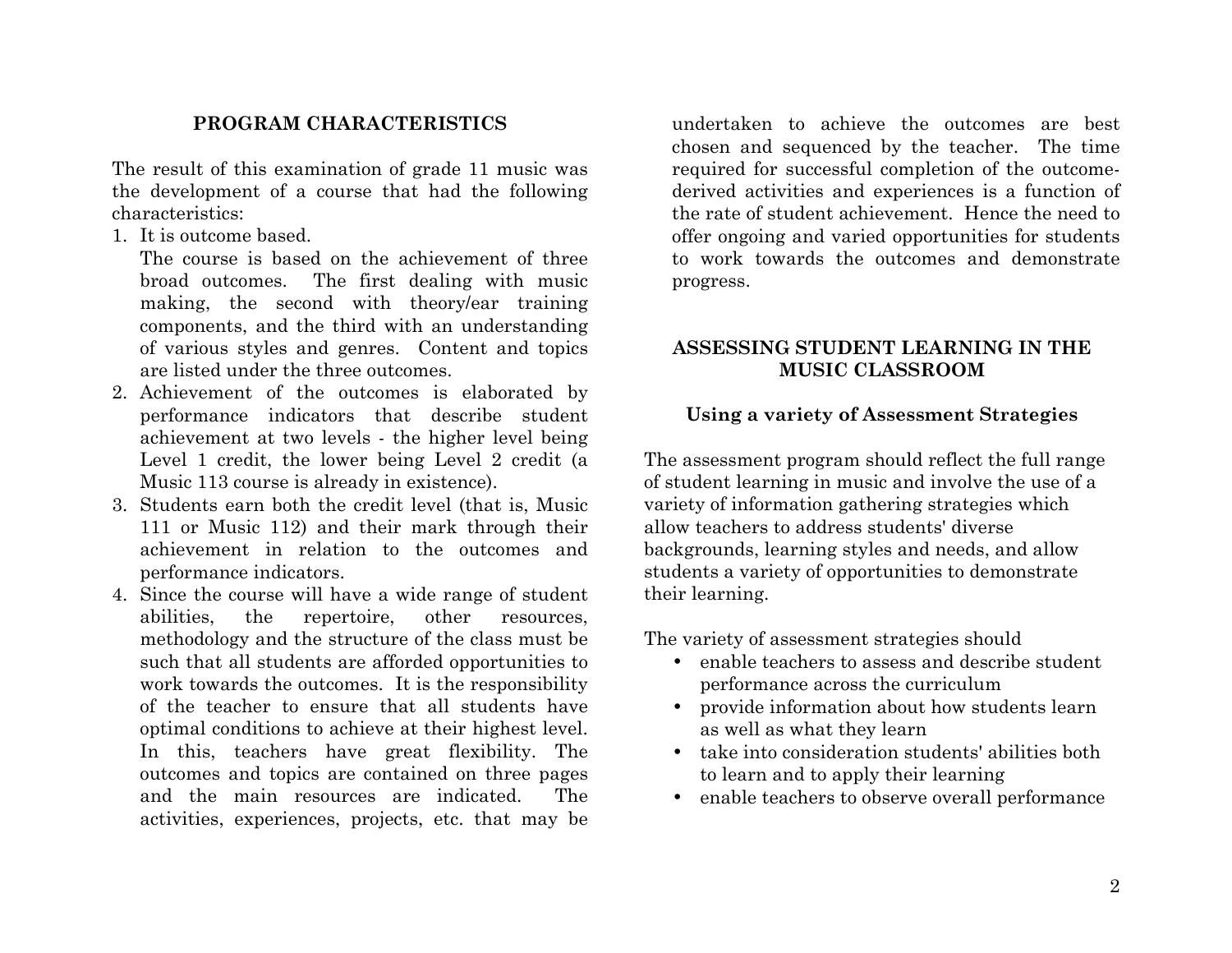- provide multiple indicators of student performance
- reflect curriculum, balance and emphasis during interviews and conferences
- reflect that experimentation, risk taking and
- enable students to discover their own interests. strengths and weaknesses
- engage students in assessing, reflecting upon and improving their own learning
- encourage students to take responsibility for their own growth
- engage students in assessing their own and others' skills in cooperative and collaborative projects
- allow for description for students' progress in terms of increased control, depth of understanding and ability to work independently. **Checklists**

# **SPECIFIC STRATEGIES**

# **Anecdotal Records**

Observations of students can serve as a record of how and what they are learning. Comments, questions and observations might be noted in a log or notebook, on index cards or post it notes while students are engaged in authentic learning experiences, for example

- during practices or specific workshops the next
- as students in a group on a task that requires documenting changes over times collaboration
- when they participate in performances or exhibitions
- 

creativity are valued It is important that teachers take the time necessary and use effective techniques for recording and analyzing anecdotal notes. Effective techniques of analyzing anecdotal records include making references from the notes, looking for developmental trends or patterns and identifying both strengths and weaknesses in learning and teaching. Anecdotal records should lead to interpretation and explanations of patterns of learning which emerge over time. Gathering, recording and reflecting on anecdotal comments based on systematic observations of students' learning and language processes yield rich information for making judgments or decisions.

> Developing checklist to use in conjunction with other assessment strategies (such as anecdotal comments) gives teachers a useful strategy for

- clarifying precisely what behaviors are indicative of successful learning in a given context.
- focussing observations
- recording whether or not particular characteristic is present
- providing consistency from one observation to
-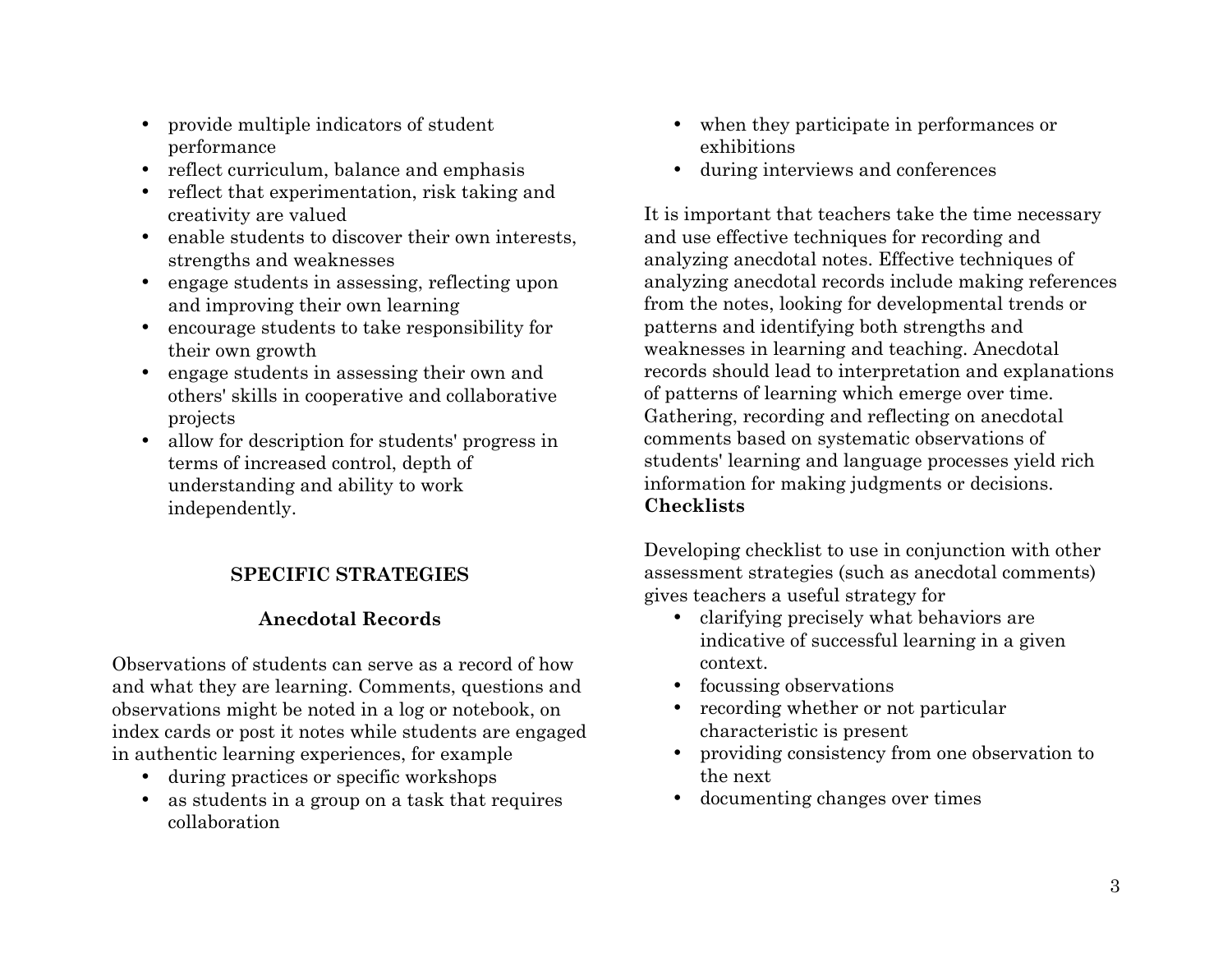Checklists are particularly helpful when they are designed to meet the needs of specific students. Students' participation in developing checklists helps them to learn what is valued in a particular learning context and to take ownership of their own learning. Such checklists can be developed to provide, for example,

- a list of expectations for artistic development
- an overview of music-related interests
- an overview of the processes and strategies students uses at various stages in developing a finished product.
- a list of specific revising strategies and skills artistic processes and strategies
- information on levels of attachment journals and logs
- a summary of portfolio information
- a summary of demonstrated skills
- 

Checklists are also helpful for program evaluation and • current work planning. By providing visual records of students' learning experiences and achievements, checklists can help teachers to identify

- strengths and deficiencies in the instructional program
- 
- topics for discussion with other teachers or further professional exploration

### **Conferences and Interviews**

Conferences and interviews with students are valuable sources of information on students' artistic processes, attitudes and work habits. Conferences and interviews also provide students with immediate and personal feedback and give teachers an opportunity to recommend new directions, shifts of emphasis and particular activities and materials and also to give reasons for those recommendations.

Conferences are an effective strategy for assessing, describing and commenting on;

- 
- 
- traits and trends in the student's art and other products
- self and peer assessment tools the role the student takes in group
	- progress to date
	-
	- the student's goals for future work
	- work and study habits
- the student's willingness to take risks Teachers may find it helpful to use checklists, question, guides and/or logs to focus and guide • areas to stress in coming weeks conferences, interviews and record keeping.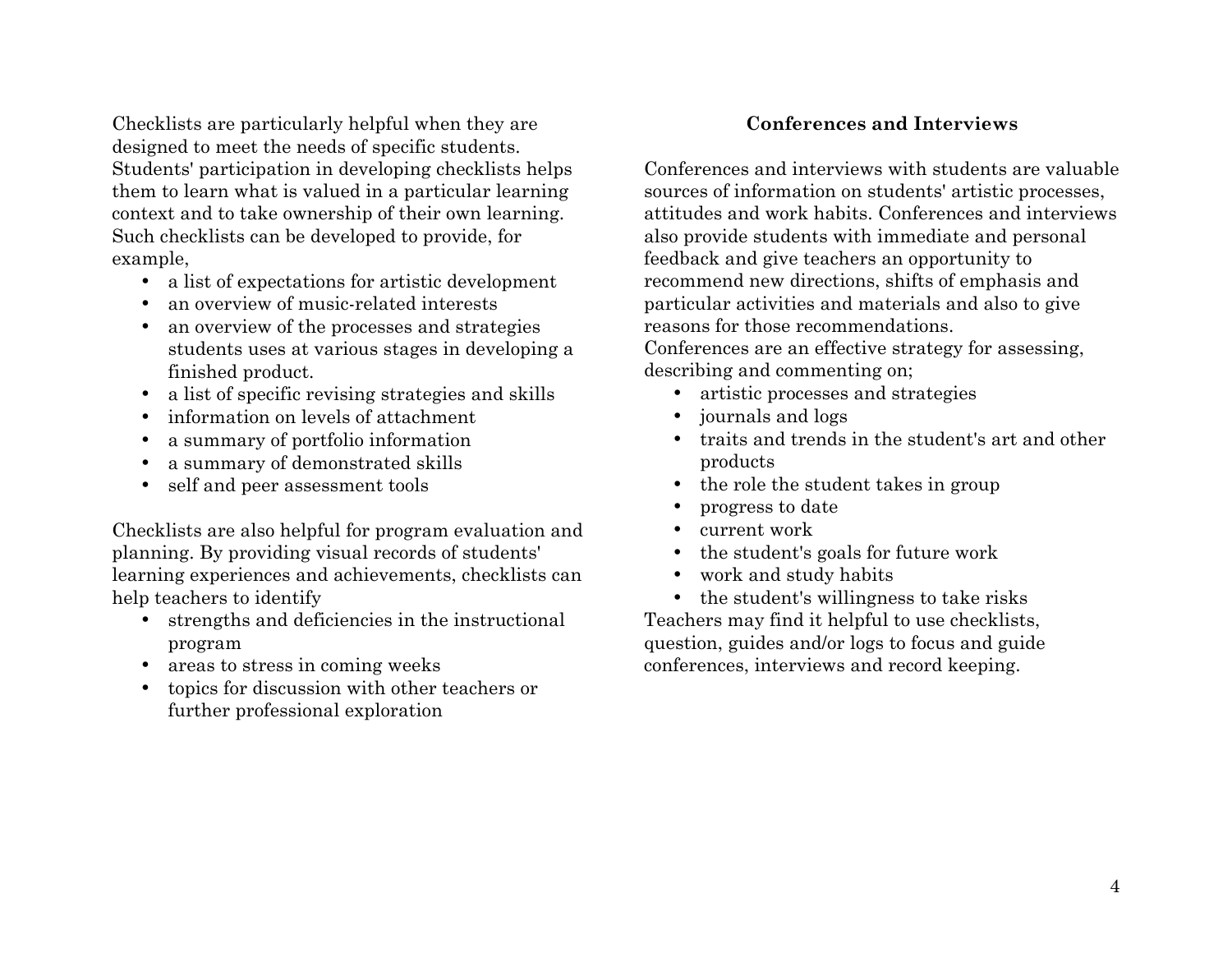## **Observation**

Observing students as music learners and users in the classroom and other learning environment provides multiple opportunities for informal assessment. Planning should allow for record keeping on observations of each student in various learning situations throughout the year. Observation is a powerful source of information.

- it is grounded in authentic, contextualized experiences **Performance Assessment**
- it captures descriptive, longitudinal data to use
- it can assess developmental characteristics

Systematic, ongoing observation provides information about students'

- 
- oral work
- work habits
- persistence
- 
- feeling about themselves as learners and users
- attitudes toward music
- specific areas of strength and weakness
- preferred learning style
- social development (e.g., ability to work collaboratively and cooperatively)
- development and understanding of musical processes
- development of a value system

A variety of records keeping systems may be used for organizing observations, including anecdotal records and checklists. Careful record keeping is important both for responding to the needs and development of individual students and for communicating with parents. Teachers may find it helpful to supplement observations with audio and videotapes and to use those tapes for sharing information about a student's learning with parents.

for comparison over time Performance assessment allows teacher to observe directly students' application of what they know and are able to do. Performance assessment in music focuses on the process as well as the product. It involves,

- thinking process presenting students with a task or challenge
	- observing what students do and say, watching for selected/particular characteristics, making anecdotal records
- participation interviewing students during or after the task
	- developing and applying criteria to assess student performance (using scoring tools such as rubrics**\***, rating scales, task specific guides,
	- developing criteria for product assessment to provide students with a clear focus on elements of quality to their work
	- examining what they produce and applying criteria to assess what they actually know and can do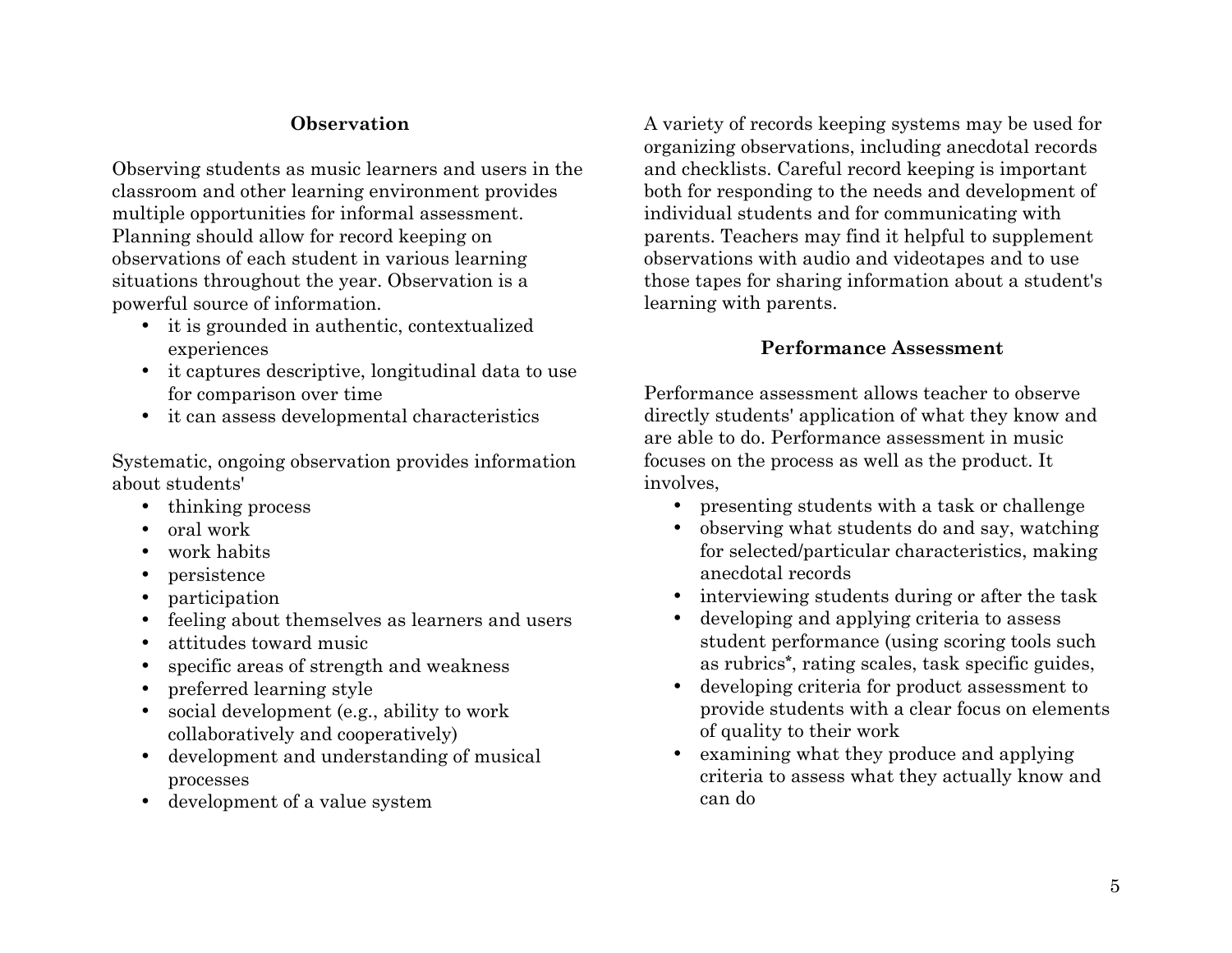• identifying future instructional and learning needs

Observations of a student's classroom performance and completion of tasks, together with studentteacher reflection on the learning involved, can provide specific, information for assessment of programs which can be used by teachers to design instruction and by students to improve, reinforce and extend their learning.

Performance assessment gives information about a student's ability to

- 
- raise questions
- 
- think flexibly and creatively, changing strategies when a particular approach does not work
- actively accomplish complex and significant tasks
- use prior knowledge, recent learning and interests
- work with partners or in small or large groups
- persist, concentrate and work independently

### **Questioning**

Effective questioning allows teachers to identify what the student knows and what the student needs to learn.

Effective high-level, open-ended questions challenge students to use cognitively complex skills - to think. Open-ended questions require students to respond to questions for which a variety of successful responses are possible. Open- ended questions give information about a student's ability to

- organize and interpret information
- make generalizations
- clarify and express their own thinking
- understand concepts
- demonstrate originality/creativity

# • use concepts, skills and processes **Questionnaires, Inventories and Surveys**

• reason logically **vell-designed questionnaires**, inventories and surveys reveal students' feelings and attitudes toward different aspects of music. Information gathered through welldesigned surveys can, for example, help teachers to

- tap students ' habits, interests and attitudes
- build on students' strengths and expand their
- relevant skills, strategies and processes elicit students' perceptions about their learning

### **Rating Scale and Analytic Scale**

Rating scales indicate a measure of accomplishment and enable teachers and students to assess a wide range of learning experiences by noting the frequency or quality of a particular behavior. Once the criteria for evaluation have determined. Qualitative judgments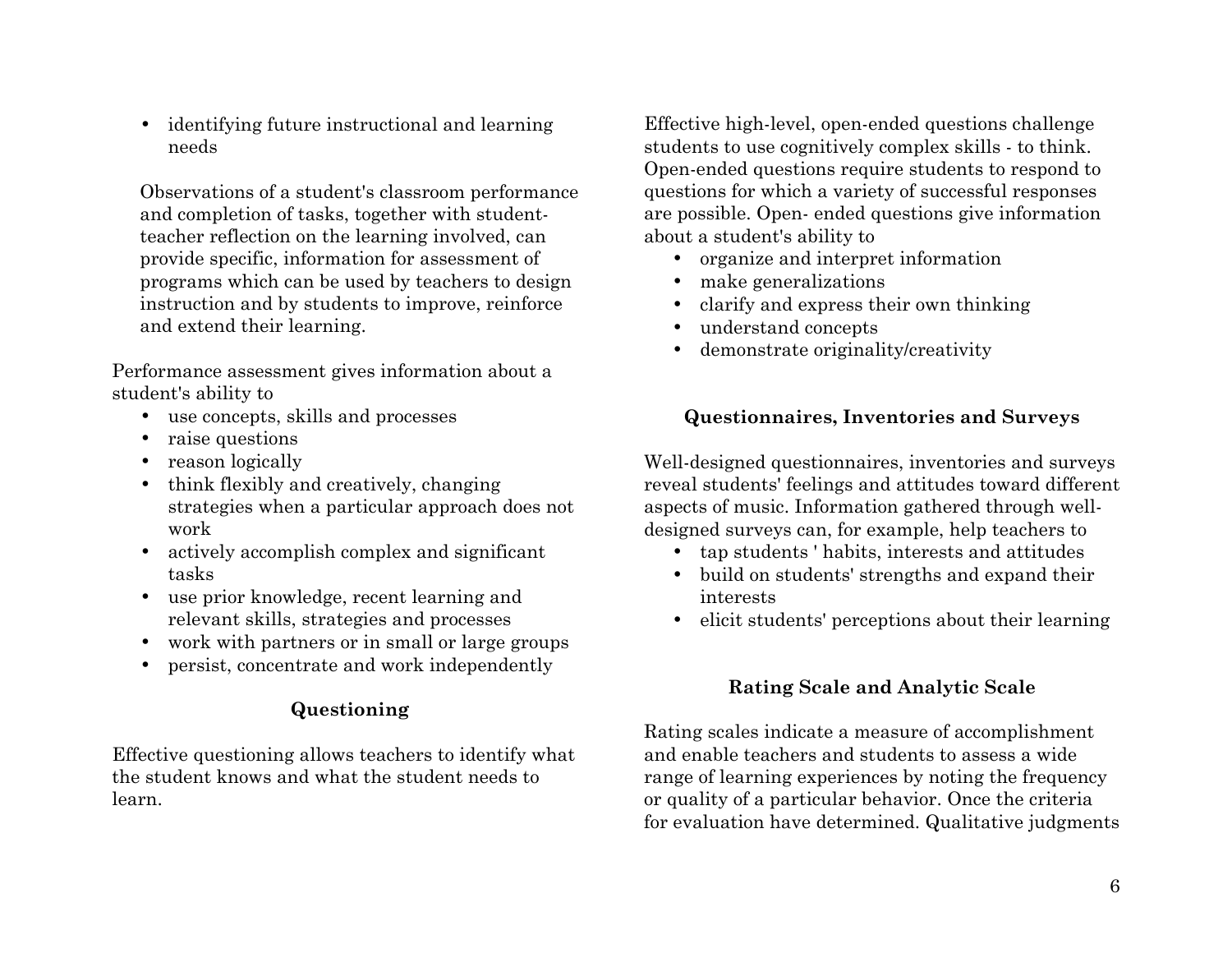can be made about identified aspects of the learning. Rating scales can be developed, for example, to assess

- specific products such as a musical composition , a role playing activity or an art project
- specific learning outcomes
- participation in and contribution to small group learning
- use of appropriate language and terminology
- problem solving skills and strategies

It is helpful for students to contribute to the development of rating scales, particularly when the scales are used for self-assessment or peer-feedback. Analytic scales can be used to assess a variety of learning outcomes and products. Analytic scales may be used by teachers to establish and communicate the criteria used for assigning interim or final grades by students no matter their learning.

Developing analytic scales involves

- determining the criteria by which the learning will be assessed
- weighting each criteria to reflect its importance (in terms of what is valued or what has been emphasized in the learning or performance task)
- identifying or describing various levels of achievement or performance for each criteria

It is important that students understand what criteria and weighting will be used to evaluate their work and

it is desirable that they collaborate with the teacher in the process of setting and weighting these criteria.

## **Self Assessment**

In the process of learning, students need various forms of feedback about their work from their teacher and their peers. However, students learn best when they have frequent opportunities to assess their own learning and performance. Student self-assessment promotes the development of

- metacognitive ability (the ability to reflect critically on one's own reasoning)
- ownership of learning
- independence of thought

Enhancing students' abilities to assess their own progress is an important goal of assessment in music. Students need frequent opportunities to reflect on what they know and can do and what they need to learn next. When students are engaged in applying criteria for self-assessment (and for peer-assessment) they begin to internalize elements of quality and performance standards that can lead to significant improvements in the quality of their work and learning

Self-assessment strategies include thee use of

• questionnaires, e.g., following a collaborative activity or project to determine how well the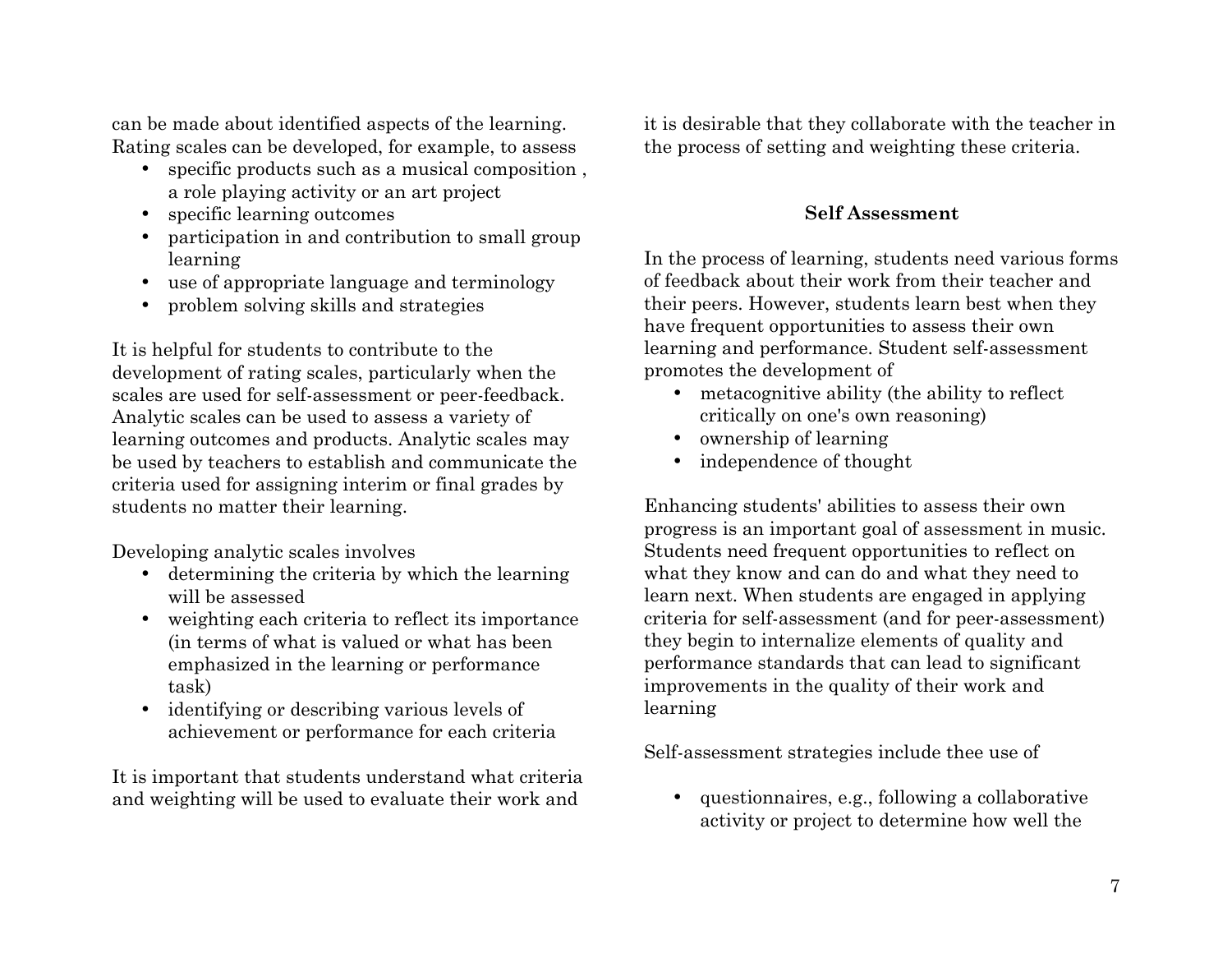group functioned as a team and how well the individual student participated and contributed to the effectiveness of the process/product.

- 
- periodic reflections and group discussions to what strategies the student uses identify ways in which students have demonstrated progress toward achievement of learning outcomes.
- peer feedback, giving constructive comments on one another's work helps students develop their sense of standards for their own performance
- student-teacher interviews and conferences
- collaborative planning and goal setting involving students in identifying their own strengths and weaknesses, forming options for the future learning experiences and making decision about what they will do to meet their learning goals

Teachers can use student self-assessments to determine

- whether there is change and growth in the students' attitudes, understanding and achievement
- whether students' beliefs about their performance correspond to actual performance
- whether the students and the teacher have similar views of expectations and criteria for assessment/

# **Student Folders and Portfolios**

Collections and selections of student work represent • learning logs/journals rich sources of authentic information on

- 
- the level of skill development
- the best work the student can produce
- the student's growth as a learner
- the student folder is a collection of student work, which might include; in music, compositions, arrangements, recordings, record of performances, music work related to other subjects.

The portfolio is a selection of student work. Schools and teachers may do many different things with portfolios, depending on their purpose and the coordination of portfolios with other activities for learning, assessment and evaluation. Portfolios may, for example, be very selective and contain only one kind of work or only certain samples of work. Portfolios may contain items the student and perhaps also the teacher consider representative of the best the student can produce. The process of selection of a student's best efforts can in itself be a very valuable experience. This process should involve students in reflecting on their progress and achievement in reference to specific learning goals.

In responding to and assessing student artistic products, teachers should consider appropriate comments and assessment criteria in terms of the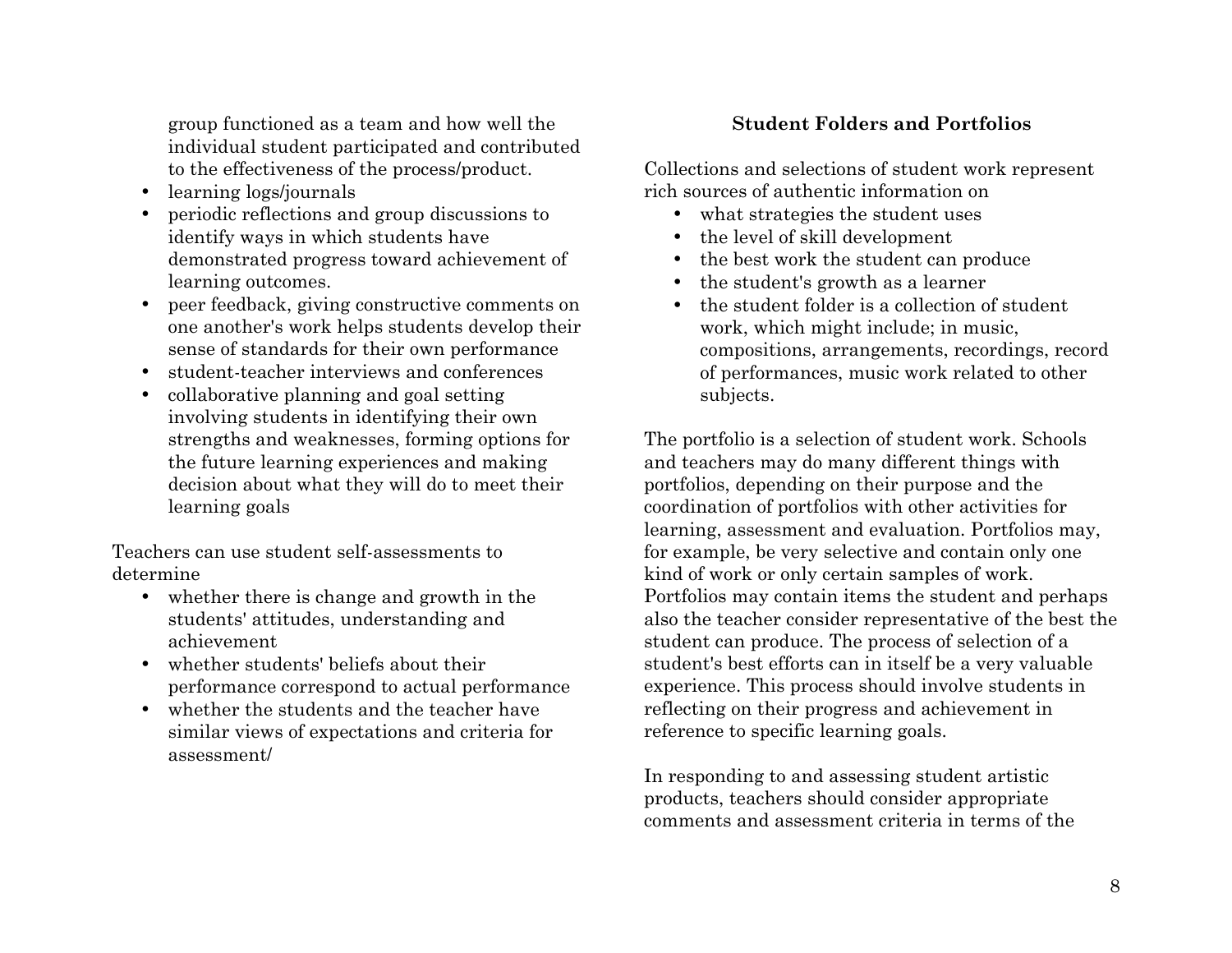nature and requirements of the task, its purpose and its intended audience.

Aspects to assess/respond to might include

- clarity (of meaning)
- content (ideas, artistic evaluation)
- organization
- use of appropriate form and style (to use a particular audience or a specify purpose)
- choice of medium (media)
- use of musical structures for clear communication
- presentation
- range of topics selected
- technical and expressive qualities

#### **Tests**

Testing is only one means of collecting assessment data-a test measures achievement at a specific point in time. Tests play a minor role in the total assessment program and should be used in appropriate balance with other assessment practices to ensure that students have frequent and varied opportunities to demonstrate their level of performance in relation to curriculum outcomes.

Tests should be designed to encourage thinking and problem solving rather than memorization and recall of factual information. Test items signal what the teacher considers to be important in the course content. Questions on tests should be framed so that

they are relevant, clear and specific. As with other assessment procedures, teachers should refer to curriculum outcomes in developing text terms. For example, selected response formats (multiple choice, true/false, matching) have limitation in measuring learning outcomes in music. Instead of assessing the application of skill, strategies and processes in meaningful situation, selected response items tend to assess knowledge of factual information and the application of basic skills in isolated, decontextualized ways.

.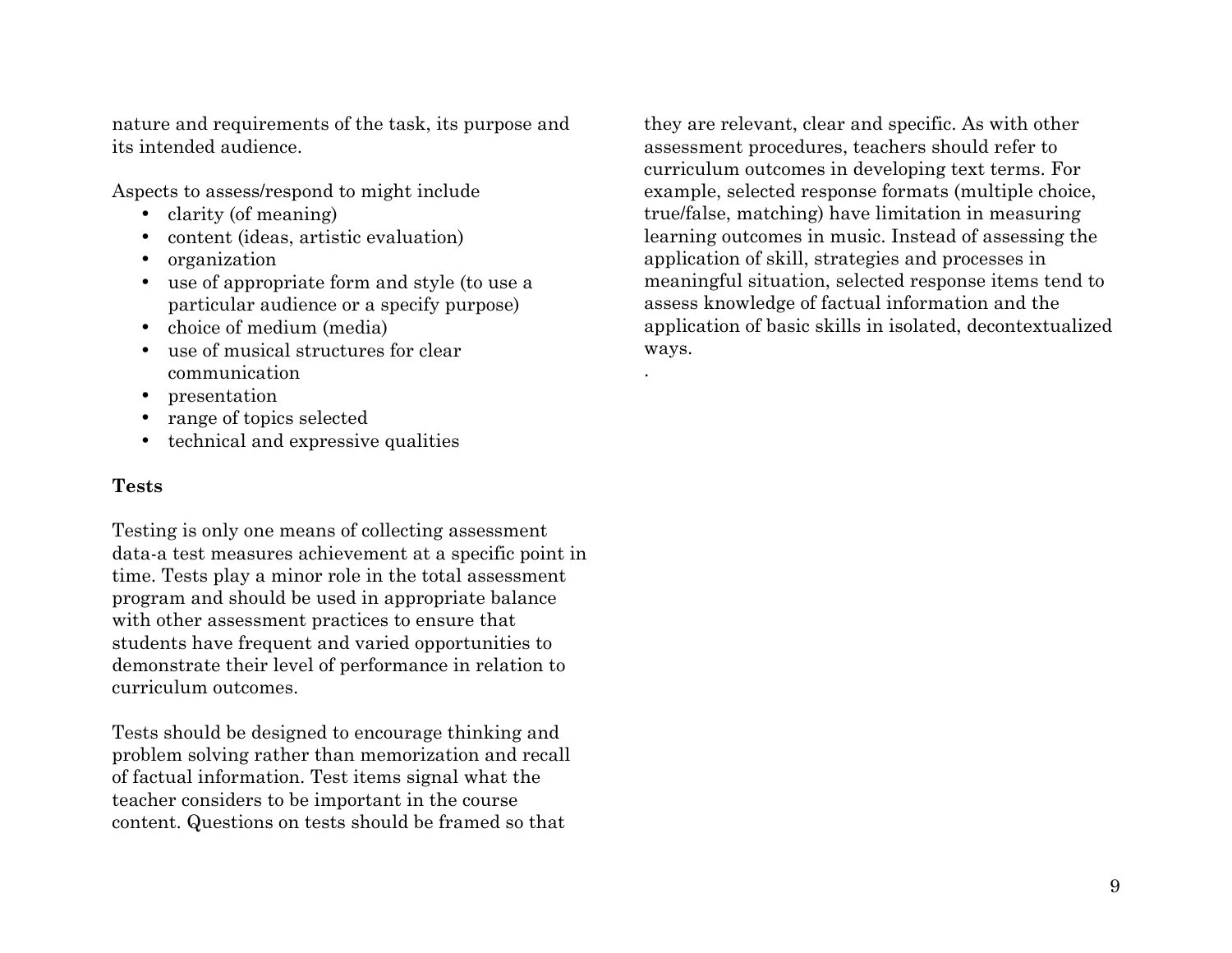# **MUSIC 111/2**

#### **PERFORMANCE**

|               | Outcome                                                                                                                                 | Performance Indicators 111 in shaded areas                                                                                                                                                                                                                      |
|---------------|-----------------------------------------------------------------------------------------------------------------------------------------|-----------------------------------------------------------------------------------------------------------------------------------------------------------------------------------------------------------------------------------------------------------------|
| Student will: | 1. Demonstrate competence in<br>performing music                                                                                        | Student will:<br>1.                                                                                                                                                                                                                                             |
| a)            | Play music alone and with<br>others                                                                                                     | Play music as a soloist at a level approximating grade 4 grade 6 Royal Conservatory of Music.<br>a)<br>$\bullet$<br>Make a significant and effective contribution to ensemble performances<br>$\bullet$                                                         |
| b)            | Play a wide variety of<br>repertoire                                                                                                    | Play works at the above chosen Royal Conservatory of Music levels that include a variety of<br>b)<br>$\bullet$<br>eras/styles and forms, with appropriate interpretation and expression                                                                         |
| $\mathbf{c}$  | Perform solo and in an<br>ensemble for an<br>audience                                                                                   | $\mathbf{c}$<br>Perform twice as a soloist and twice in a chamber ensemble for an audience with appropriate<br>$\bullet$<br>demeanor. Audience may be a class or public                                                                                         |
| d)            | Demonstrate<br>appropriate sight<br>reading, technical and<br>expressive skills                                                         | Sight read music at the grade 2 grade 4 Royal Conservatory of Music performance level<br>d)<br>$\bullet$<br>Demonstrate technical and expressive standards grade 4 grade 6 Royal Conservatory of Music<br>$\bullet$<br>through studies, scales, and repertoire. |
| e)            | Demonstrate leadership<br>skills in the areas of<br>practice, instrumental<br>care, independent study<br>and attitudes towards<br>music | Complete work on time, stay on task, work well with others, contribute to ensemble work,<br>$\epsilon$<br>demonstrate a positive attitude to music, look after instruments and other equipment, seek out<br>other musical activities.                           |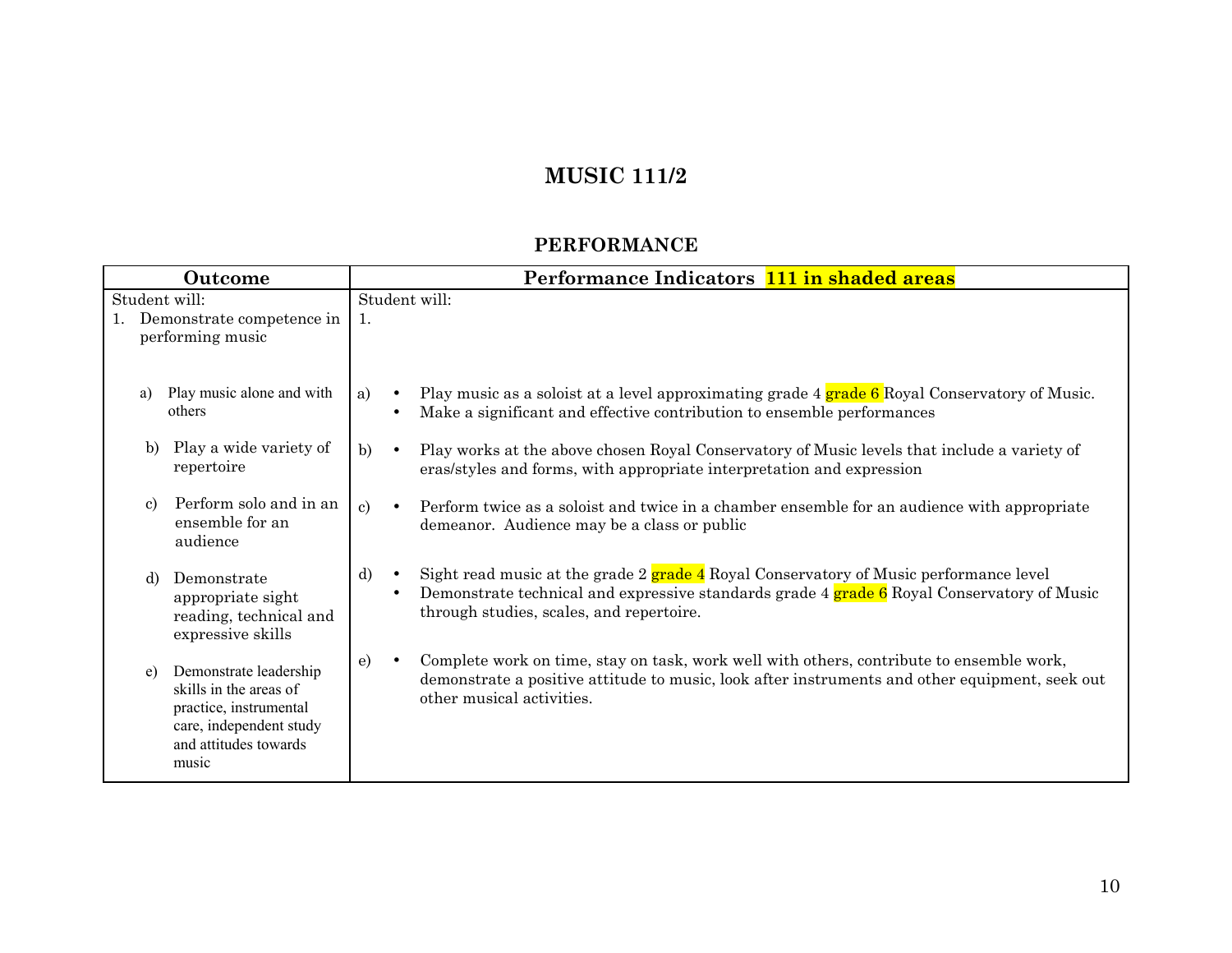#### **THEORY/EAR TRAINING**

| <b>Outcome</b>                                                                                     | Performance Indicators 111 in shaded areas                                                                                                                                                                                                                                                                                                                                                                                                                                                               |  |  |  |
|----------------------------------------------------------------------------------------------------|----------------------------------------------------------------------------------------------------------------------------------------------------------------------------------------------------------------------------------------------------------------------------------------------------------------------------------------------------------------------------------------------------------------------------------------------------------------------------------------------------------|--|--|--|
| Student will:<br>Demonstrate knowledge<br>2.<br>and application of<br>theoretical and aural skills | Student will:                                                                                                                                                                                                                                                                                                                                                                                                                                                                                            |  |  |  |
| and concepts<br>Key signatures,<br>a)<br>modes and scales                                          | Explain the circle of fifths and the structure of major and minor scales (harmonic, melodic and<br>a)<br>natural)<br>Identify and write key signatures.                                                                                                                                                                                                                                                                                                                                                  |  |  |  |
| $\mathbf{b}$<br>Intervals                                                                          | Name the modes and explain the structure of each<br>$\bullet$<br>Identify aurally and visually both ascending and descending all major, minor, perfect,<br>b)<br>$\bullet$<br>augmented and diminished intervals<br>Write intervals above and below given pitches in both treble and bass clefs - invert and identify<br>given intervals in written form<br>Identify aurally and visually and write the five types of chords (major, minor, augmented, diminished and<br>dominant 7ths <b>inversions</b> |  |  |  |
| Transposition<br>c)                                                                                | Transpose in written form both up and down<br>c)<br>$\bullet$<br>Identify transposing orchestral instruments<br>$\bullet$                                                                                                                                                                                                                                                                                                                                                                                |  |  |  |
| Melody<br>d)<br>Harmony<br>e)                                                                      | Understand melodic structures and contour<br>d)<br>$\bullet$<br>Understand the principles of smooth voice leading and standard chord progressions<br>e)<br>$\bullet$<br>Visually and aurally identify perfect, imperfect, plagal and deceptive (interrupted) cadences<br>$\bullet$<br>Analyse simple four part chorales<br>$\bullet$<br>Write the above cadences in all keys<br>$\bullet$                                                                                                                |  |  |  |
| Rhythm<br>f                                                                                        | Understand simple and compound meters<br>f<br>$\bullet$<br>Recognize a variety of rhythm patterns e.g. march, waltz<br>$\bullet$<br>Demonstrate and understanding of rhythmic notation<br>$\bullet$                                                                                                                                                                                                                                                                                                      |  |  |  |
| Composition<br>g)                                                                                  | Understand the basic principles of composition<br>g)<br>$\bullet$<br>Compose several short melodies with primary chords<br>$\bullet$<br>Harmonize several original and pre-written melodies utilizing simple diatonic harmonies                                                                                                                                                                                                                                                                          |  |  |  |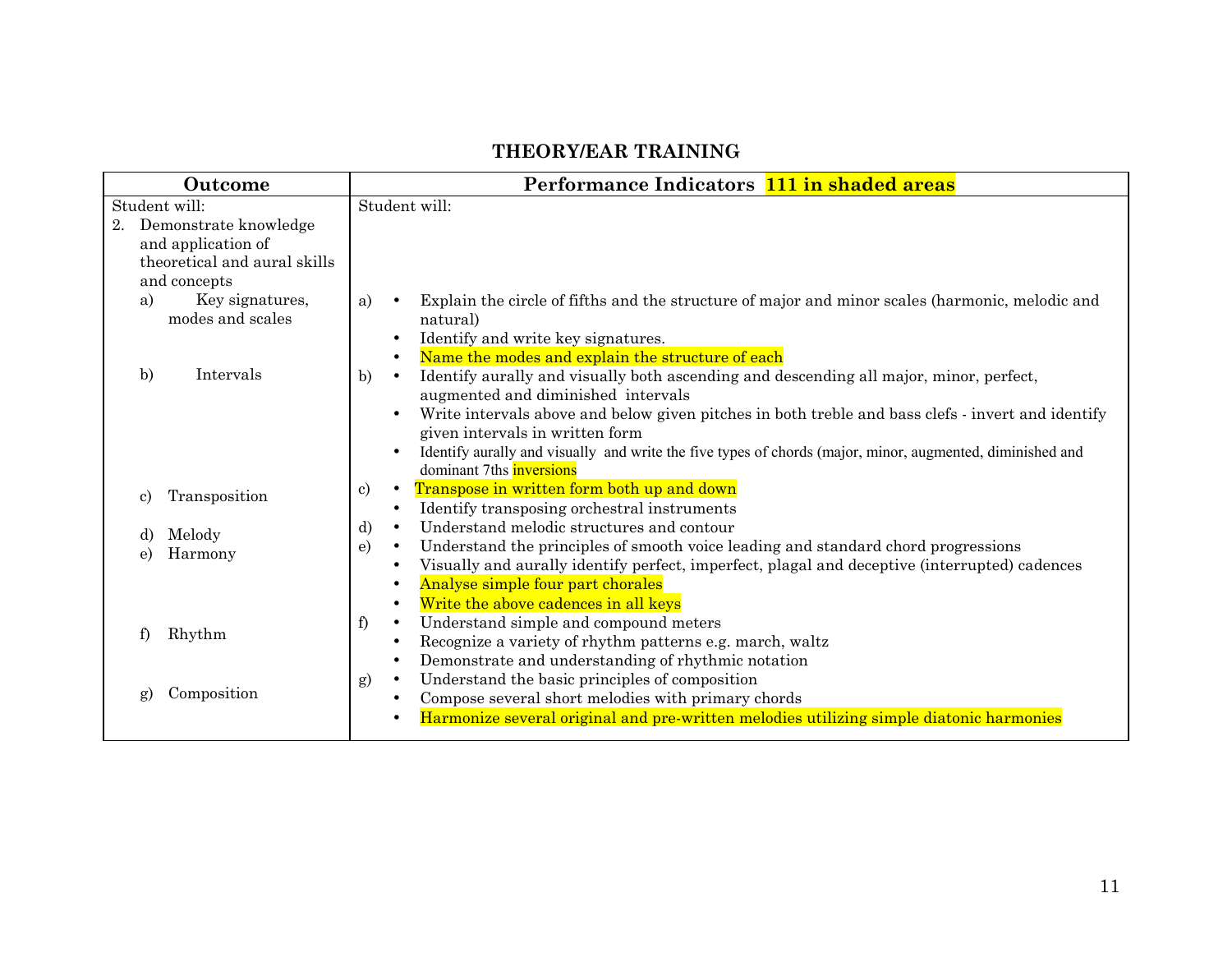# **HISTORY AND ANALYSIS**

| Outcome       |    | Performance Indicators 111 in shaded areas                         |    |           |                                                                                                                          |
|---------------|----|--------------------------------------------------------------------|----|-----------|--------------------------------------------------------------------------------------------------------------------------|
| Student will: |    | Student will:                                                      |    |           |                                                                                                                          |
| 2.            |    | Demonstrate an<br>understanding of music in<br>historical contexts |    |           |                                                                                                                          |
|               | a) | Demonstrate critical<br>listening skills                           | a) | $\bullet$ | Listen to and analyze music of varying lengths                                                                           |
|               |    |                                                                    |    | $\bullet$ | Present critiques of live and recorded music                                                                             |
|               | b) | Investigate music from<br>a variety of styles,<br>forms, and eras  | b) | $\bullet$ | Identify forms such as binary, ternary, rondo, fugue, theme and variations, extended sonata<br>form                      |
|               |    |                                                                    |    |           | Recognize sound sources within an historical context as follows: instrumental, vocal, electric,<br>large/small ensembles |
|               |    |                                                                    |    | $\bullet$ | Identify common historical periods, styles and genres through listening                                                  |
|               |    |                                                                    |    |           | Follow a variety of music scores including orchestral                                                                    |
|               |    |                                                                    |    |           | Study in detail a minimum of three set works                                                                             |
|               |    |                                                                    |    | $\bullet$ | Demonstrate an understanding of the connection of music to events and ideas in history                                   |
|               |    |                                                                    |    |           | Apply prior knowledge to new listening/playing experiences                                                               |
|               |    |                                                                    |    |           | Complete an in-depth, independent study that analyses a composition(s)                                                   |